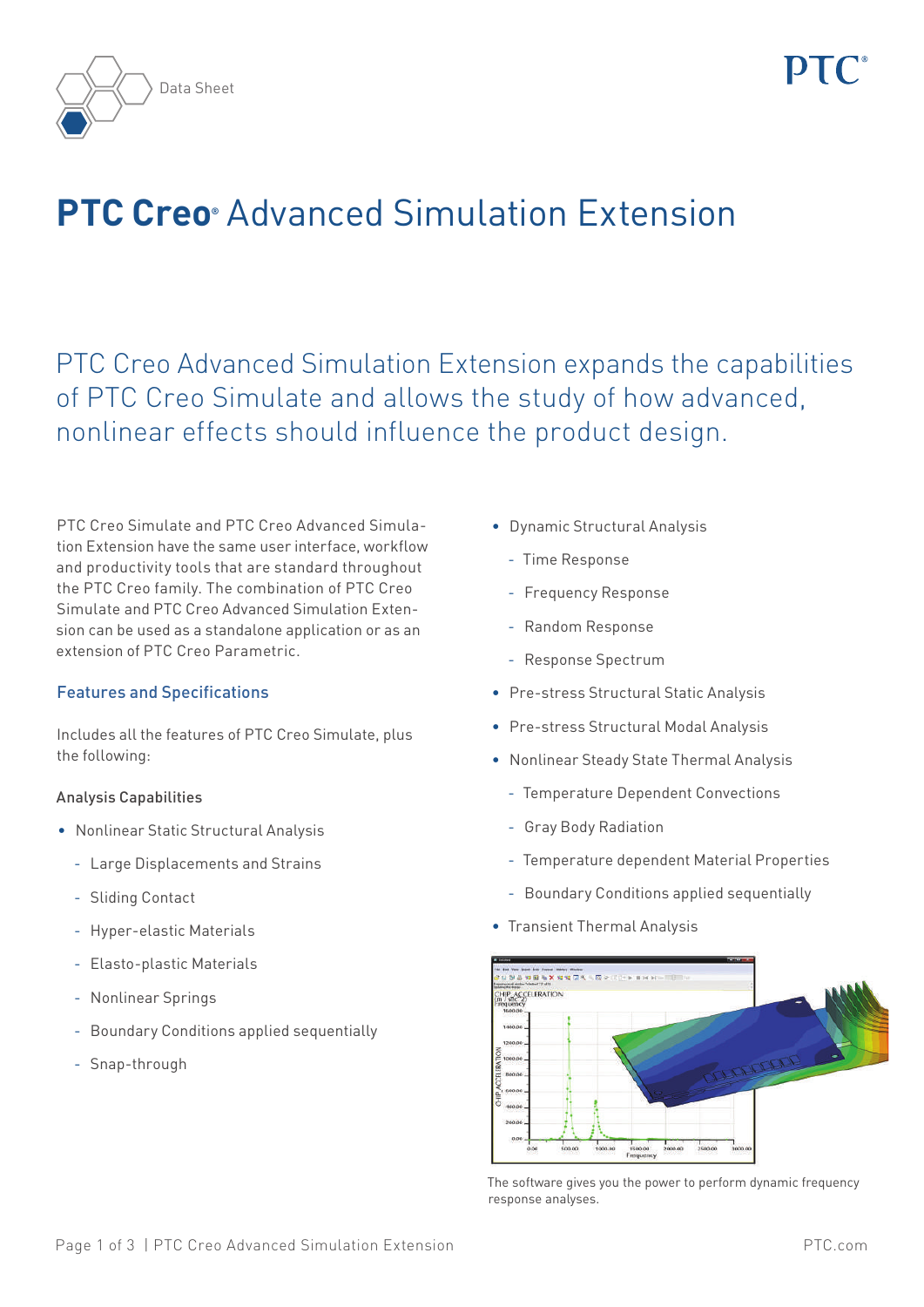



## Convergence

- • Adaptive Nonlinear iterations
- • Adaptive Transient solution

### Structural Boundary Conditions

- • Preloads of Bolts
- • Base Excitation for Dynamic Analyses
	- Uniaxial
	- Translations and Rotations
	- Translations at 3 Points
- Frequency Dependence of Load Sets for Frequency Response
- Time Dependence of Load Sets for Time Response
- • Power Spectral Densities for Random Response

### Thermal Boundary Conditions

- Transient Heat Loads
- Traveling Heat Loads
- Transient Convection Conditions
- Radiation Conditions

### Materials

- Non-isotropic Material Properties
	- Orthotropic
	- Transversely Isotropic
- Transversely Isotropic Material Failure Limits:
	- Supported Criteria: Tsai-Wu, Maximum Stress, Maximum Strain
- • Material Orientation of volumes and surfaces
- • Hyper-elastic Stress-Strain Response
	- Automatic fitting of experimental data
	- Supported models: Arruda-Boyce, Mooney-Rivlin, Neo-Hookean, Polynomial Order 2, Reduced Polynomial Order 2, Yeoh
- • Elasto-plastic Stress-Strain Response
	- Automatic fitting of experimental data
	- Supported models: Linear Hardening, Power Law, Exponential Law
	- Thermal Softening effect
- • Temperature dependent Thermal Conductivity

### Element Types and Idealizations

- • Laminate Shells
	- General Layup Editor
	- Direct import of Laminate Stiffness
- • Advanced Springs
	- General (nonlinear) Force-Deflection Curve
	- General Stiffness Matrix, including automatic calculation of off-diagonal coupling terms
- Advanced Concentrated Masses
	- General Moments of Inertia
	- Mass from Component



Quickly and easily define laminate shell properties to realistically simulate product behavior.